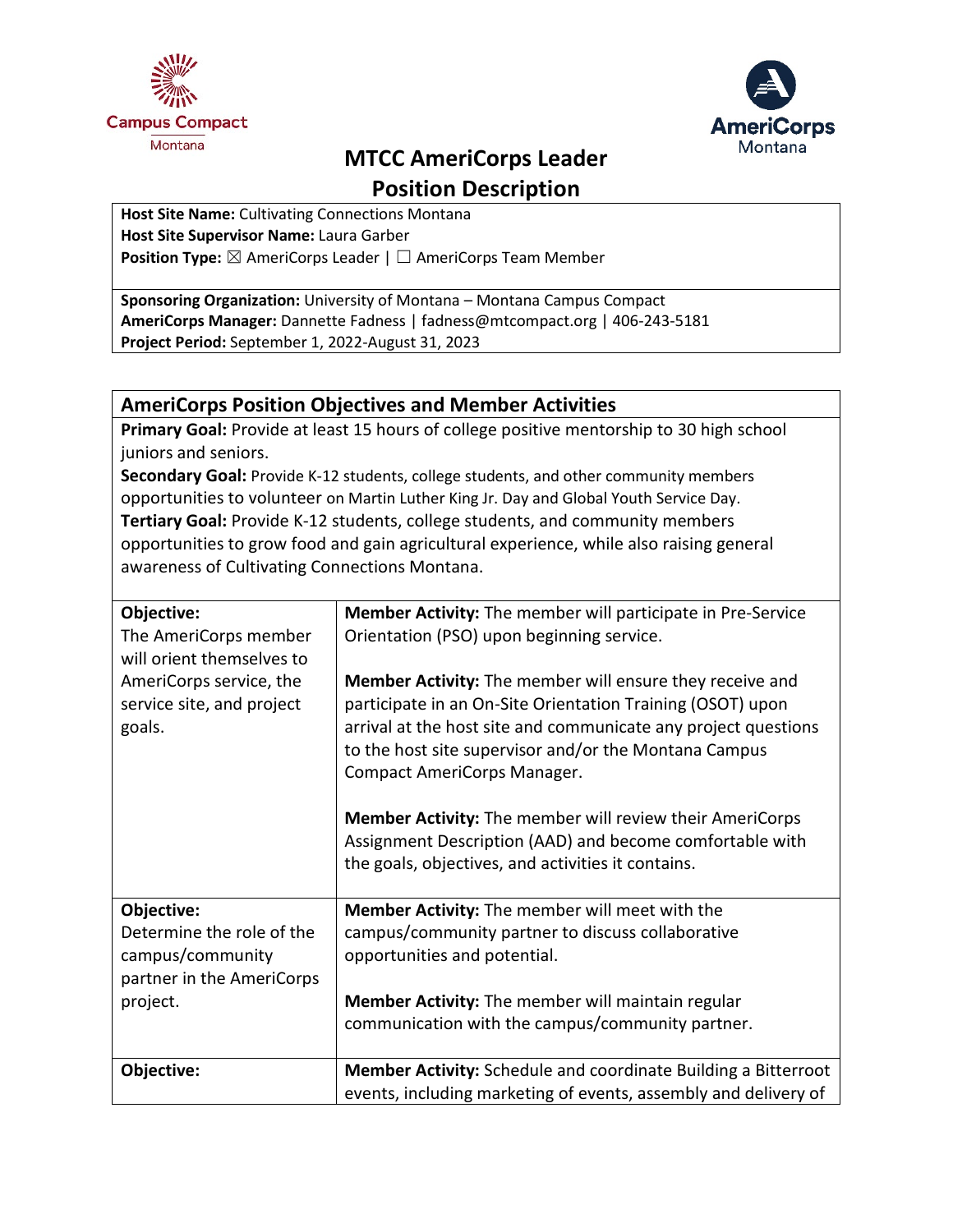| Coordinate opportunities<br>for community capacity                                                                                                            | weekly CSA produce, including fresh vegetables, fruit, and other<br>Montana-grown food.                                                                                                                                                                                                                                                                                  |
|---------------------------------------------------------------------------------------------------------------------------------------------------------------|--------------------------------------------------------------------------------------------------------------------------------------------------------------------------------------------------------------------------------------------------------------------------------------------------------------------------------------------------------------------------|
| building and to connect<br>with youth at CCMT.                                                                                                                | Member Activity: Provide leadership for interns to plan and<br>execute weekly farmers markets, FarmStand, and CSA<br>distribution. Engage interns to learn about production,<br>preparation, and sale of food as a future vocation by setting up<br>farm visits and volunteerism at other local locations.<br>Member Activity: Connect with the surrounding community by |
|                                                                                                                                                               | assisting interns during projects. Ensure safe farm and kitchen<br>workplaces by assisting with the creation of an ergonomics<br>training program. Plan and participate in summer Farm Camps<br>for special abilities children.                                                                                                                                          |
| Objective:<br>Increase visibility of CCMT<br>programs and connect                                                                                             | Member Activity: Mentor Youth Interns in writing<br>the weekly CSA newsletter and a quarterly general newsletter.                                                                                                                                                                                                                                                        |
| with community members<br>to further develop<br>marketing strategies and<br>opportunities.                                                                    | Member Activity: connect with the local Senior Meals On<br>Wheels program to develop a salad delivery schedule. Increase<br>awareness of Cultivating Connections Montana and encourage<br>healthy food activities.                                                                                                                                                       |
|                                                                                                                                                               | Member Activity: Develop a Social Media strategy with<br>the interns. Post weekly or daily to Instagram and Facebook<br>with photos or interesting facts about interesting CCMT<br>projects.                                                                                                                                                                             |
|                                                                                                                                                               | Member Activity: Connect with community members during<br>farmers markets and encourage SNAP participation.                                                                                                                                                                                                                                                              |
| Objective:<br>Other Duties as assigned<br>to support CCMT<br>programs, including<br>mentoring transition into<br>college/technical training<br>bound mindset. | Member Activity: Support interns with college<br>application/information/research about future career paths.<br>Support career exploration and success.                                                                                                                                                                                                                  |
|                                                                                                                                                               | Member Activity: Support and help create new opportunities<br>for interns to serve the surrounding community with individual<br>projects created by interns as part of the CCMT program.<br>STEAM education should be incorporated.                                                                                                                                      |
|                                                                                                                                                               | <b>Member Activity:</b> Other duties as requested to support the<br>CCMT Program, including activities alongside Youth Interns and<br>volunteers in the field to grow and harvest food.                                                                                                                                                                                  |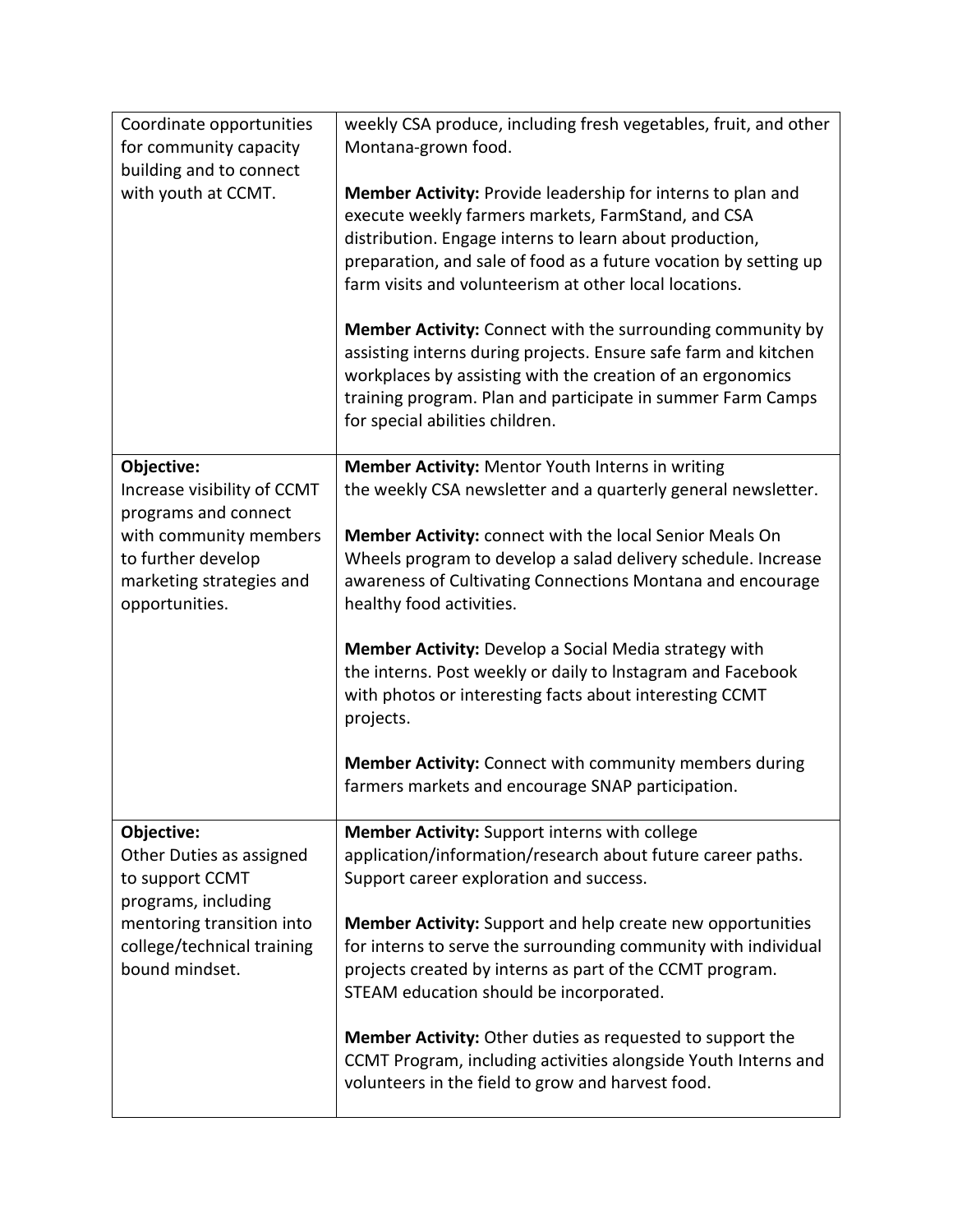| Objective: Contribute to       | <b>Member Activity:</b> Be attentive to communications from MTCC      |
|--------------------------------|-----------------------------------------------------------------------|
| the preparation and            | regarding the planning, preparation, and timeline of Read for         |
| planning of a local Martin     | Peace events. Member Activity: Communicate with local                 |
| Luther King Jr. Read for       | educators to schedule classroom reading events. Member                |
| Peace event.                   | Activity: Recruit local volunteers from schools, colleges, and the    |
|                                | community to participate in classroom readings.                       |
| <b>Objective:</b> Complete one | Member Activity: Visit an elementary classroom at a pre-              |
| or more MLK Read for           | scheduled time to deliver a reading and reflection activity about     |
| Peace classroom visits         | the life and legacy of Dr. Martin Luther King Jr.                     |
| during January.                |                                                                       |
|                                |                                                                       |
| Objective: Organize a          | Member Activity: Communicate with stakeholders and local              |
| volunteer event for youth      | organizations to identify potential service projects and make a       |
| during the month of April      | project selection.                                                    |
| to observe Global Youth        |                                                                       |
| Service Day.                   | Member Activity: Develop an actionable plan and timeline for          |
|                                | the service project.                                                  |
|                                |                                                                       |
|                                | <b>Member Activity:</b> Recruit youth to volunteer in the project and |
|                                | ensure that participants have a positive experience performing        |
|                                | the project.                                                          |

## **Position Qualifications & Benefits**

#### **Required Qualifications:**

- Some college experience,
- Excellent oral and written communication skills
- Possession of documentation of U.S. citizenship or status as a U.S. National or a lawful permanent resident alien of the United States
- Willingness to submit to a comprehensive criminal history check, including an FBI fingerprint check

#### **Preferred Qualifications:**

- Associate's or Bachelor's degree
- Prior experience working or serving with youth and volunteers
- Experience working in an educational setting

#### **Benefits:**

- A biweekly living allowance based on \$16,500/year (pre-tax);
- AmeriCorps Member health insurance;
- Income-eligible childcare assistance;
- Member Assistance Mental Health and Selfcare support;
- Ongoing professional development and networking opportunities;
- Participation in a statewide project dedicated to building the future of Montana's youth;